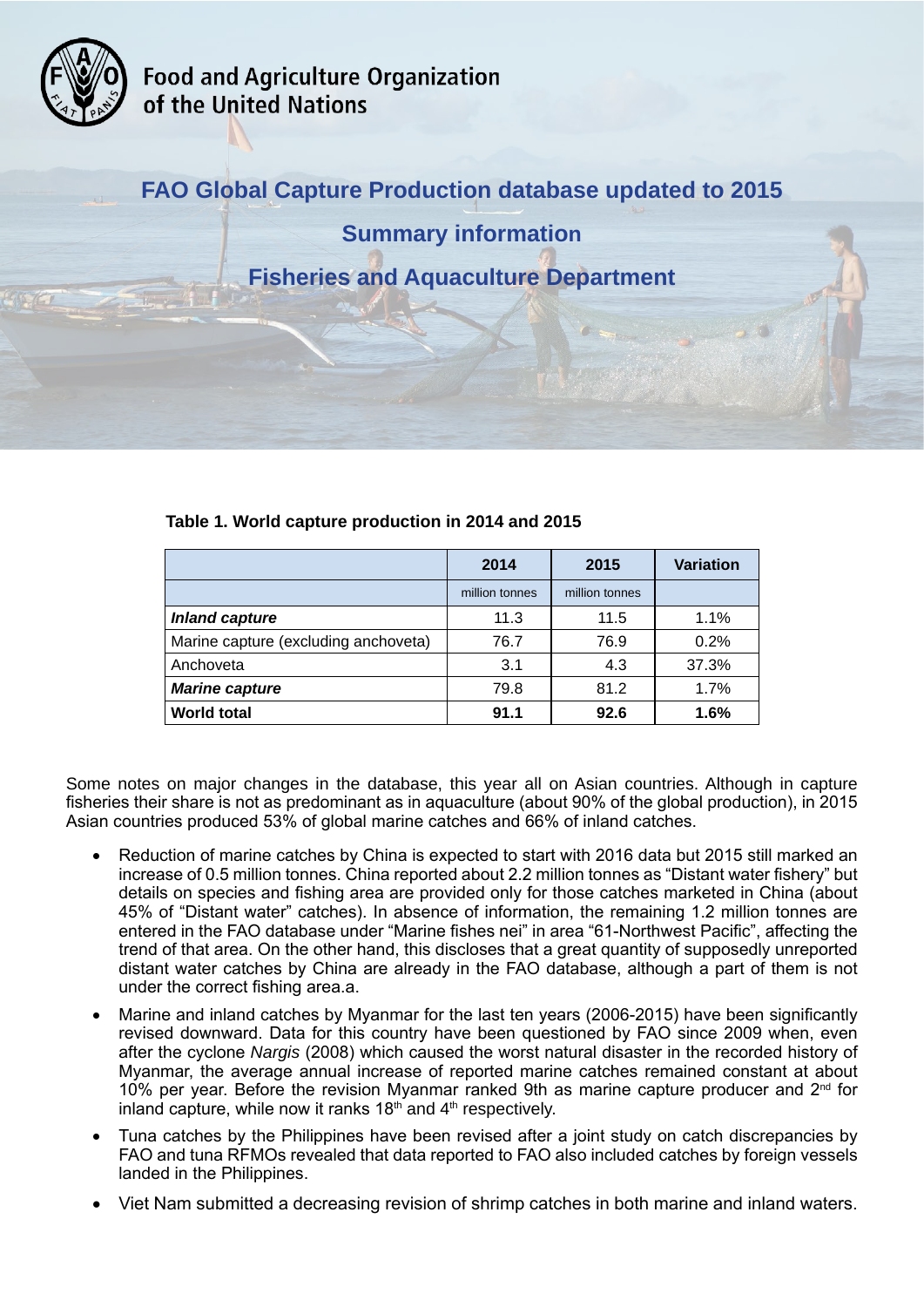| <b>Country</b>                   | 2014        | 2015        | Variation |
|----------------------------------|-------------|-------------|-----------|
|                                  | tonnes      | tonnes      | 2014-2015 |
| China                            | 14,811,390  | 15,314,000  | 3.4%      |
| Indonesia                        | 6,016,525   | 6,028,260   | 0.2%      |
| <b>United States of America</b>  | 4,954,467   | 5,019,399   | 1.3%      |
| Peru                             | 3,548,689   | 4,786,551   | 34.9%     |
| <b>Russian Federation</b>        | 4,004,242   | 4,172,073   | 4.2%      |
| India                            | 3,727,088   | 3,497,284   | $-6.2%$   |
| Japan                            | 3,610,892   | 3,427,300   | $-5.1%$   |
| Viet Nam                         | 2,513,833   | 2,607,214   | 3.7%      |
| Norway                           | 2,301,376   | 2,293,290   | $-0.4%$   |
| Philippines                      | 2,032,763   | 1,948,136   | $-4.2%$   |
| Chile                            | 2,175,486   | 1,786,633   | $-17.9%$  |
| Korea, Republic of               | 1,727,329   | 1,639,860   | $-5.1%$   |
| Thailand                         | 1,488,280   | 1,496,450   | 0.5%      |
| Malaysia                         | 1,458,126   | 1,486,050   | 1.9%      |
| Morocco                          | 1,350,147   | 1,349,637   | 0.0%      |
| Iceland                          | 1,076,558   | 1,317,148   | 22.3%     |
| Mexico                           | 1,396,176   | 1,315,787   | $-5.8%$   |
| Myanmar                          | 1,118,020 F | 1,090,060 F | $-2.5%$   |
| Taiwan (Province of China)       | 1,068,381   | 987,767     | $-7.5%$   |
| Spain                            | 1,055,496   | 967,240     | $-8.4%$   |
| Denmark                          | 745,019     | 868,892     | 16.6%     |
| Canada                           | 835,196     | 823,155     | $-1.4%$   |
| Argentina                        | 815,355     | 795,415     | $-2.4%$   |
| <b>Total 23 major countries</b>  | 63,830,834  | 65,017,601  | 1.9%      |
| <b>Total other 172 countries</b> | 15,973,728  | 16,147,084  | 1.1%      |
| <b>World total</b>               | 79,804,562  | 81,164,685  | 1.7%      |
| <b>Share 23 major countries</b>  | 80.0%       | 80.1%       |           |

# **Table 2. Marine capture production: major producer countries**

F = FAO estimate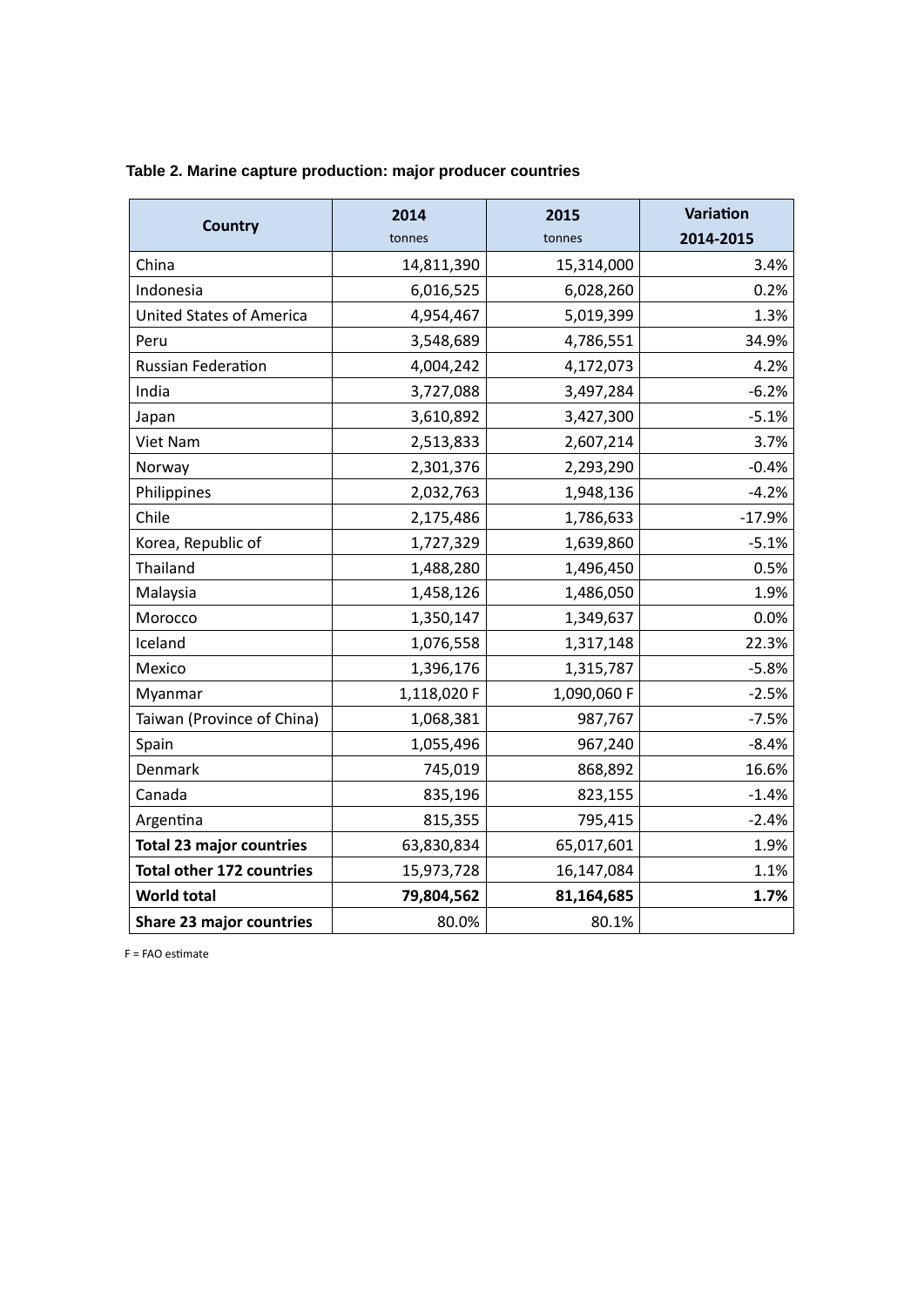#### **Table 3. Marine capture production: major species and genera**

| <b>Scientific name</b>            | <b>FAO English name</b>         | 2014<br>tonnes | 2015<br>tonnes | Variation<br>2014-15 |
|-----------------------------------|---------------------------------|----------------|----------------|----------------------|
| <b>Engraulis ringens</b>          | Anchoveta (=Peruvian anchovy)   | 3,140,029      | 4,310,015      | 37.3%                |
| Theragra chalcogramma             | Alaska Pollock (=Walleye poll.) | 3,245,082      | 3,372,503      | 3.9%                 |
| Katsuwonus pelamis                | Skipjack tuna                   | 2,985,914      | 2,822,012      | $-5.5%$              |
| Sardinella spp*                   | Sardinellas nei                 | 2,530,168      | 2,245,179      | $-11.3%$             |
| Clupea harengus                   | <b>Atlantic herring</b>         | 1,630,629      | 1,507,586      | $-7.5%$              |
| Scomber japonicus                 | Pacific chub mackerel           | 1,397,453      | 1,492,495      | 6.8%                 |
| Micromesistius poutassou          | Blue whiting (=Poutassou)       | 1,160,884      | 1,414,047      | 21.8%                |
| Decapterus spp*                   | Scads nei                       | 1,451,056      | 1,411,567      | $-2.7%$              |
| Thunnus albacares                 | Yellowfin tuna                  | 1,347,317      | 1,359,191      | 0.9%                 |
| Engraulis japonicus               | Japanese anchovy                | 1,395,807      | 1,329,273      | $-4.8%$              |
| Gadus morhua                      | Atlantic cod                    | 1,374,279      | 1,304,433      | $-5.1%$              |
| Trichiurus lepturus               | Largehead hairtail              | 1,259,344      | 1,265,857      | 0.5%                 |
| Scomber scombrus                  | Atlantic mackerel               | 1,420,763      | 1,243,534      | $-12.5%$             |
| Sardina pilchardus                | European pilchard (=Sardine)    | 1,207,802      | 1,174,611      | $-2.7%$              |
| Illex argentinus                  | Argentine shortfin squid        | 862,867        | 1,011,375      | 17.2%                |
| Dosidicus gigas                   | Jumbo flying squid              | 1,161,690      | 1,003,774      | $-13.6%$             |
| Scomberomorus spp*                | Seerfishes nei                  | 936,432        | 949,985        | 1.4%                 |
| Sprattus sprattus                 | European sprat                  | 494,607        | 677,029        | 36.9%                |
| Nemipterus spp*                   | Threadfin breams nei            | 654,312        | 647,881        | $-1.0%$              |
| Mallotus villosus                 | Capelin                         | 282,933        | 631,997        | 123.4%               |
| Portunus trituberculatus          | Gazami crab                     | 605,629        | 560,811        | $-7.4%$              |
| Acetes japonicus                  | Akiami paste shrimp             | 556,316        | 543,992        | $-2.2%$              |
| Brevoortia patronus               | Gulf menhaden                   | 392,285        | 536,129        | 36.7%                |
| Rastrelliger kanagurta            | Indian mackerel                 | 506,380        | 506,668        | 0.1%                 |
| Sardinops melanostictus           | Japanese pilchard               | 347,090        | 492,675        | 41.9%                |
| Total 25 major species and genera |                                 | 32,347,068     | 33,814,619     | 4.5%                 |
| Total other 1627 species items    |                                 | 47,457,494     | 47,350,066     | $-0.2%$              |
| <b>World total</b>                |                                 | 79,804,562     | 81,164,685     | 1.7%                 |
| Share 25 major species and genera |                                 | 40.5%          | 41.7%          |                      |

\*Catches for single species have been added to those reported for the genus when genus' catches are at least one third of the total for the whole genus.

• Following a taxonomic split that became well consolidated among people dealing with fishery matters, catches in Atlantic areas under "*Scomber japonicus*-Pacific chub mackerel" have been moved to "*Scomber colias*-Atlantic chub mackerel".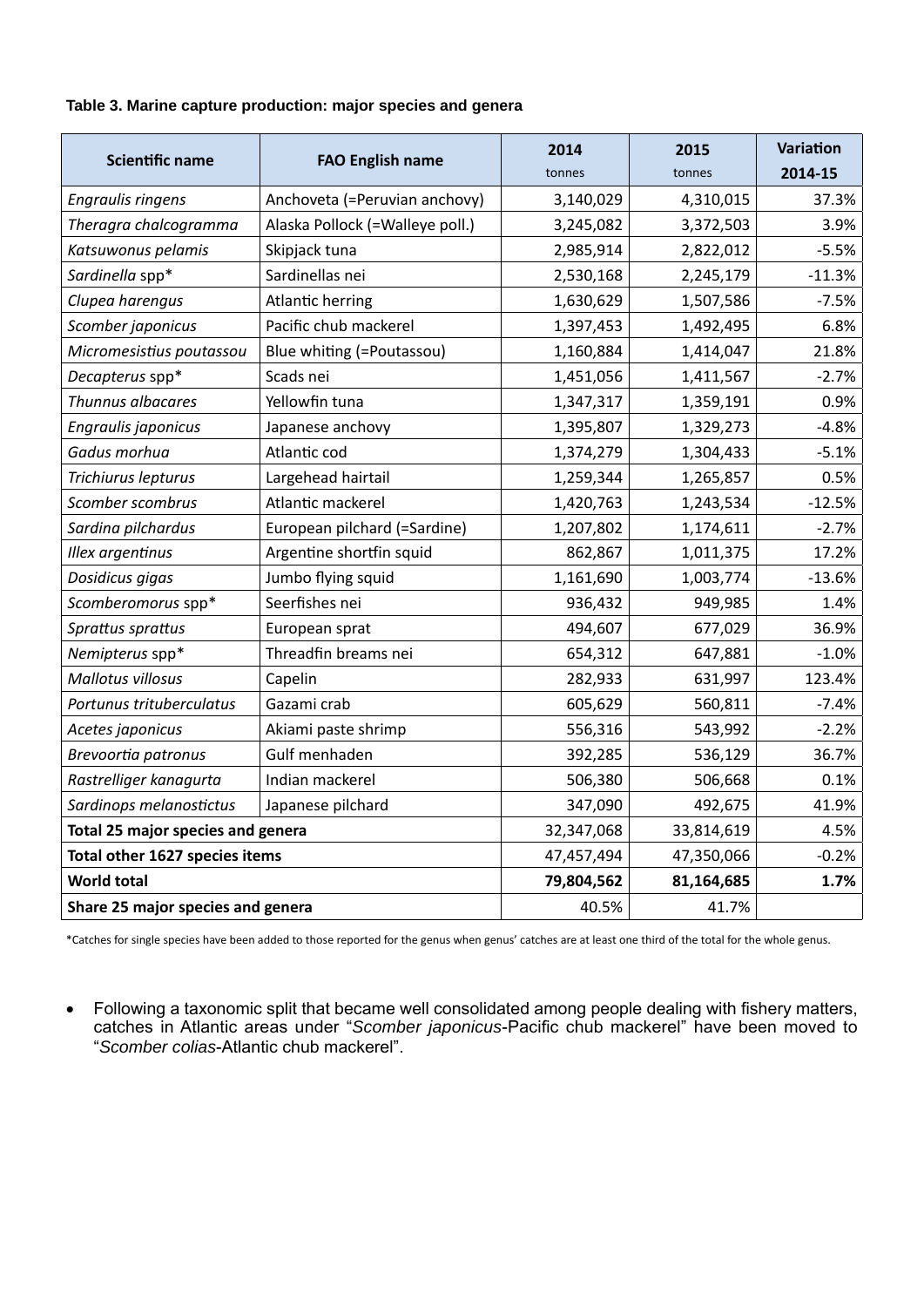| <b>Fishing area</b><br>code | <b>Fishing area name</b>            | 2014<br>tonnes | 2015<br>tonnes | Variation<br>2014-2015 |
|-----------------------------|-------------------------------------|----------------|----------------|------------------------|
| 01                          | Africa - Inland waters              | 2,874,913      | 2,860,131      | $-0.5%$                |
| 02                          | America, North - Inland waters      | 182,553        | 208,033        | 14.0%                  |
| 03                          | America, South - Inland waters      | 364,081        | 362,482        | $-0.4%$                |
| 04                          | Asia - Inland waters                | 7,499,114      | 7,582,037      | 1.1%                   |
| 05                          | Europe - Inland waters <sup>1</sup> | 397,847        | 435,062        | 9.4%                   |
| 06                          | Oceania - Inland waters             | 18,302         | 18,030         | $-1.5%$                |
| 21                          | Atlantic, Northwest                 | 1,841,777      | 1,842,608      | 0.0%                   |
| 27                          | Atlantic, Northeast                 | 8,655,961      | 9,137,549      | 5.6%                   |
| 31                          | Atlantic, Western Central           | 1,171,608      | 1,412,556      | 20.6%                  |
| 34                          | Atlantic, Eastern Central           | 4,420,711      | 4,342,492      | $-1.8%$                |
| 37                          | Mediterranean and Black Sea         | 1,112,901      | 1,312,920      | 18.0%                  |
| 41                          | Atlantic, Southwest                 | 2,419,529      | 2,427,725      | 0.3%                   |
| 47                          | Atlantic, Southeast                 | 1,564,481      | 1,680,827      | 7.4%                   |
| 51                          | Indian Ocean, Western               | 4,795,993      | 4,659,209      | $-2.9%$                |
| 57                          | Indian Ocean, Eastern               | 6,496,545      | 6,358,707      | $-2.1%$                |
| 61                          | Pacific, Northwest                  | 21,949,674     | 22,050,596     | 0.5%                   |
| 67                          | Pacific, Northeast                  | 3,148,706      | 3,164,604      | 0.5%                   |
| 71                          | Pacific, Western Central            | 12,547,195     | 12,581,999     | 0.3%                   |
| 77                          | Pacific, Eastern Central            | 1,903,802      | 1,695,331      | $-11.0%$               |
| 81                          | Pacific, Southwest                  | 575,152        | 550,933        | $-4.2%$                |
| 87                          | Pacific, Southeast                  | 6,888,218      | 7,702,987      | 11.8%                  |
| 18,48,58,88                 | Arctic and Antarctic areas          | 312,309        | 243,642        | $-22.0%$               |
| <b>World total</b>          |                                     | 91,141,372     | 92,630,460     | 1.6%                   |

## **Table 4. Capture production: major fishing areas**

1 Includes Russian Federation.